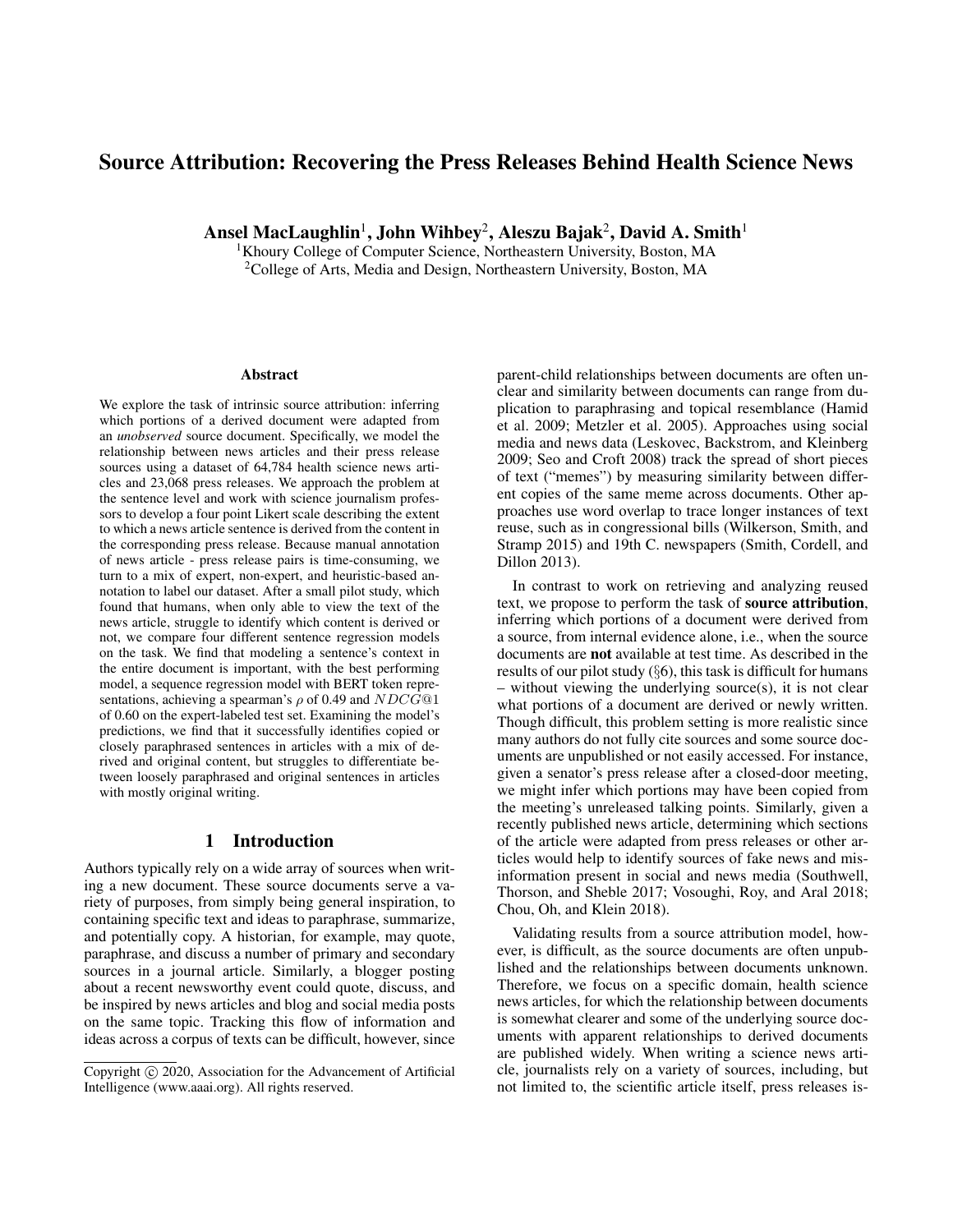sued by the university or journal, interviews with prominent scientists, reports by government agencies, and other news articles on the topic (Wihbey 2019; Len-Rios et al. 2009). Modeling how journalists write a piece, therefore, is hard, as they not only combine multiple input sources, but they may dramatically transform them, simplifying, paraphrasing, and explaining. Further, we often don't have access to all of the sources a journalist may use, such as interview transcripts and emails. Therefore, we simplify the problem, focusing only on modeling the relationship between university or journal press releases and news articles written about the same scientific article. Press releases are an important source for journalists as their mere existence indicates potentially important research (Kiernan 2003b; Wihbey 2019), and they serve as a high level summary of the work.

In the domains of journalism and science communication, in particular, there are ongoing debates about how to more accurately render new research findings to the public and to improve what has been called the "science of science communication" (National Academies of Sciences, Engineering, and Medicine 2017; Bubela et al. 2009). Greater understanding of how foundational knowledge is processed and disseminated to the public remains vitally important as researchers, policy makers, and public officials attempt to grapple with rampant misinformation on topics such as vaccine effectiveness and human-induced climate change (Southwell, Thorson, and Sheble 2017; Chou, Oh, and Klein 2018).

Exaggerated claims in science-related press releases themselves, as well as faulty replication and conveyance of scientific research information by journalists, can lead to compounding misinformation for the public (Sumner et al. 2014; Caulfield et al. 2016). Therefore, research on the informational network connecting academic findings, public relations materials such as press releases, and news media publication may be highly useful to journalists who are looking to improve their practice and better inform their audiences, as well as to consumers, media critics, and other watchdogs who are on guard for potentially damaging misinformation and the process by which it is generated.

# 2 Problem Formulation

In this paper we explore the problem of source attribution using health science news data, predicting which sentences of a news article (NA) have likely been adapted from the underlying press release (PR). Concretely, given a newly published NA, we split it into sentences, then, without access to the text of the PR, predict, for each sentence, how likely it is that its content is either derived from the source PR, wholly novel, or somewhere in between. We label our data on a 0-3 Likert scale developed in collaboration with 2 science journalism professors (§5). Unlike common paraphrase and plagiarism detection tasks, which assume access to both a source and derived document, we assume that the underlying source PR is *not* available at test time. We argue that is a more realistic version of the problem since many science journalists do not exhaustively cite and link to the full text of their sources. We perform our analysis and train our models using 64,784 NAs and 23,068 PRs written about 20,271

scientific articles.

To better understand the task, consider these excerpts from 6 different PR-NA pairs with differing amounts of content overlap, paraphrasing, and summarization:

### Example 1: Label 2

- PR: The taller you are, the more likely you may be to develop blood clots in the veins, according to new research in the American Heart Association journal Circulation: Cardiovascular Genetics. In a study of more than two million Swedish siblings, researchers found that the risk of venous thromboembolism - a type of blood clot that starts in a vein - was associated with height, with the lowest risk being in shorter participants.
- **NA:** Taller people are at higher risk for venous thrombosis, according to a study of siblings in Swedish national registry databases reported in Circulation: Cardiovascular Genetics.

## Example 2: Label 2

- PR: Neurologists have long believed RLS is related to a dysfunction in the way the brain uses the neurotransmitter dopamine, a chemical used by brain cells to communicate and produce smooth, purposeful muscle activity and movement. ... The small new study, headed by Richard P. Allen, Ph.D., an associate professor of neurology at the Johns Hopkins University School of Medicine, used MRI to image the brain and found glutamate – a neurotransmitter involved in arousal – in abnormally high levels in people with RLS.
- NA: New research suggests that insomnia caused by restless leg syndrome (RLS) is strongly linked to high levels of the brain chemical glutamate, contradicting long held assumptions that the neurotransmitter dopamine is the main culprit of the symptoms.

### Example 3: Label 3

- PR: The study found significant improvements among participants in mental health, aerobic endurance and outcome expectations for exercise (for example, perceived benefit of exercise participation), based on assessments completed by the participants.
- NA: Significant improvements were also found among participants in mental health, aerobic endurance and outcome expectations for exercise.

## Example 4: Label 3

- **PR:** Preeclampsia is a complex form of high blood pressure in pregnancy that can damage the kidneys, liver and brain and lead to fetal complications such as premature delivery, low birth weight and stillbirth.
- NA: Pre-eclampsia can damage the kidneys, liver and brain, and lead to foetal complications such as premature delivery, low birth weight and stillbirth, experts say.

### Example 5: Label 1

• PR: Tresiba(r) Trial Shows that People with Type 2 Diabetes who Avoid Severe Hypoglycaemia have a Reduced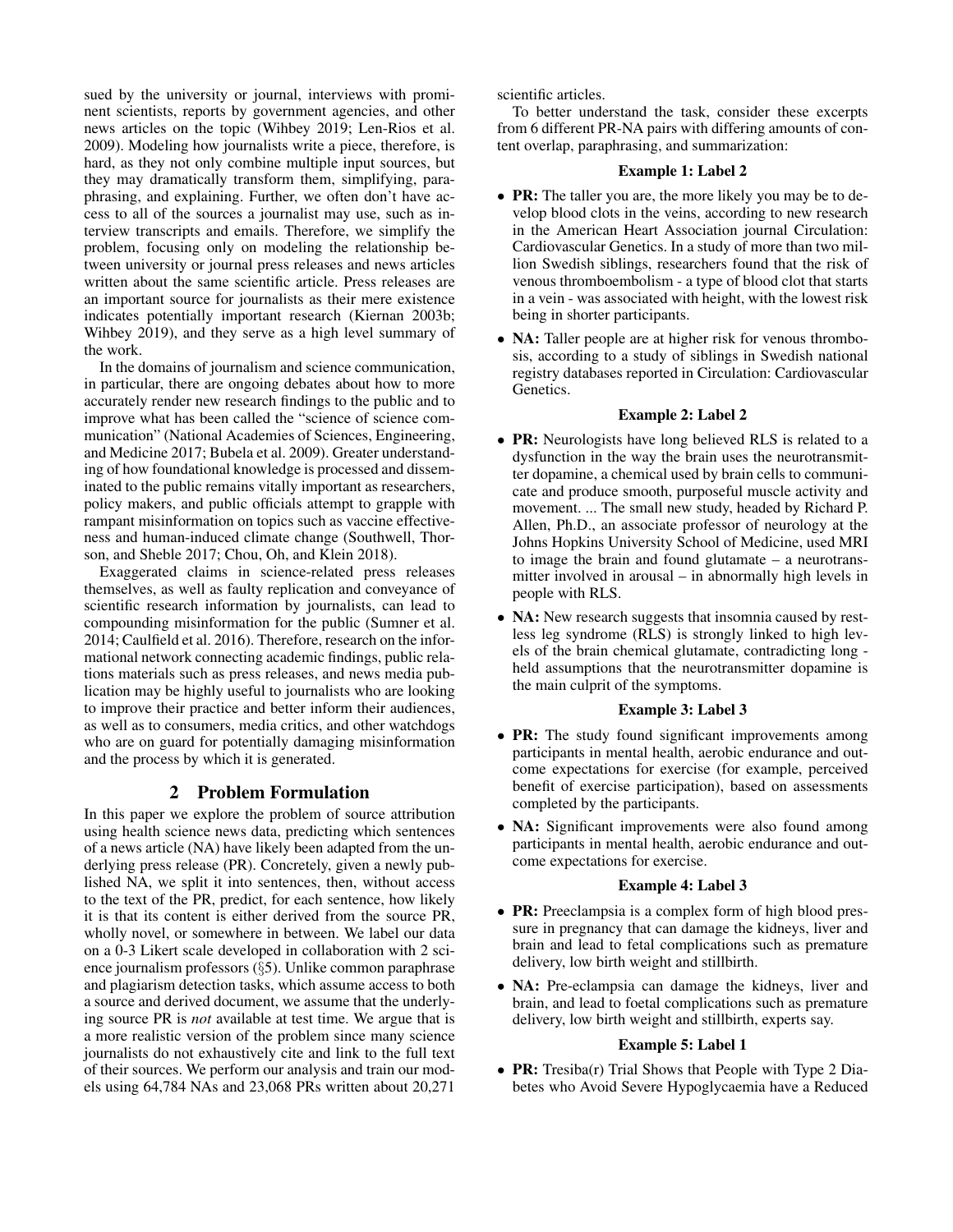Risk of Death. Novo Nordisk today announced new analyses from the multinational, double-blinded DEVOTE trial showing that people with type 2 diabetes who experience severe hypoglycaemia (low blood sugar levels) are at greater risk of death.

• NA: In adults with type 2 diabetes, higher day-to-day fasting glycemic variability and severe hypoglycemia are independently associated with all-cause mortality, according to two secondary analyses from the DEVOTE trial presented at the European Association for the Study of Diabetes Annual Meeting and published simultaneously in Diabetologia.

### Example 6: Label 1

- PR: The researchers found that PM continued studying addiction through the 2000s to develop successful and potentially safer nicotine products, and that from the mid-1990s to at least 2006, Philip Morris's internal models of addiction regarded psychological, social, and environmental factors as comparable in importance to nicotine in driving cigarette use. Elias and colleagues argue that PM's outward support for nicotine's role in driving smoking allowed the company to redirect policy away from proven social and environmental interventions and toward the promotion of potentially reduced harm industry products.
- NA: In other words, they said, PM's' opportunistic shift from denying to affirming nicotine's addictiveness was driven not by a substantive change in scientific understanding but by public, regulatory, and legal pressures.

In example 1, the journalist summarizes the 2 corresponding PR sentences and includes a small additional detail from the study about the Swedish national registry database. The journalist similarly summarizes two non-adjacent PR sentences in example 2. In examples 3 and 4, the journalists nearly exactly copy excerpts from the corresponding PR sentences. In example 5, the journalist paraphrases some of the content from the corresponding PR sentences, but adds significantly more specific details pulled from the actual study. Finally, in example 6, the journalist both summarizes the corresponding PR sentences and adds their own interpretation. Each example is labeled on a 0-3 Likert scale described in §5. In order to perform this labeling, annotators view the full NAs and corresponding PRs side-by-side and examine lexical and semantic similarities. At test time, however, our pilot study subjects  $(\S6)$  and models  $(\S7)$  make predictions using *only* the language of the NA.

## 3 Related Work

### 3.1 Automatic Fact-Checking

Related to our source attribution problem is work focused on automatic fact-checking of news content (Rashkin et al. 2017; Potthast et al. 2018). Verifying an article's claims and determining their sources are related, but distinct, tasks – for example, a sentence derived from a source could still be untrue if the author misrepresents its meaning (taking out of context, exaggerating, etc); conversely, a sentence with

no clearly attributable textual source could still be factually accurate. Rather, results from both systems are complementary. For instance, to combat misinformation in anti-vaccine literature, veracity and source attribution models could be run on NAs in question, and readers could use both scores to help determine what information is trustworthy.

### 3.2 Text Reuse & Similarity Identification

Text Reuse Detection Measuring the flow of information and reuse of ideas and text is well studied (Hamid et al. 2009; Metzler et al. 2005), with applications from short "memes" in news and social media (Seo and Croft 2008; Leskovec, Backstrom, and Kleinberg 2009) to longer instances of reuse such as sentences, paragraphs or large portions of entire documents (Wilkerson, Smith, and Stramp 2015; Smith, Cordell, and Dillon 2013; Nicholls 2019). Many text reuse systems, however, identify reuse only through lexical similarity (e.g. word overlap, edit distance), thereby missing instances where the author of the derived document substantially changes the text of the source through paraphrase, summarization, etc. In further contrast to our source attribution task, text reuse systems also assume the presence of both the source and target documents at prediction time.

Plagiarism Detection There are two commonly studied settings for plagiarism detection: 1) extrinsic – given a new document  $D_n$  and a corpus of source documents  $C_s$ , detect which sections of  $D_n$  are plagiarized, if any, and find their sources in  $C_s$  (Belyy, Dubova, and Nekrasov 2018) 2) intrinsic – given only  $D_n$ , detect which sections of  $D_n$  are plagiarized (Eissen and Stein 2006; Potthast et al. 2009). Our source attribution task is most similar to intrinsic detection since inference is performed on just the NA. Prior work in intrinsic detection has approached the problem as binary classification on text segments (plagiarized or not), training classifiers such as Naive Bayes and Gradient Boosted Regression Trees with features such as bag-of-words (BOW), POS, and readability scores (Bensalem, Rosso, and Chikhi 2014; Rahman 2015; Stein, Lipka, and Prettenhofer 2011). Although similar to intrinsic plagiarism detection, as discussed in §5, our source attribution task captures a larger variety of source-derived relationships beyond just wrongful and unattributed use of other's language and thoughts (plagiarism). We examine multiple levels of reuse, ranging from near or exact copying to paraphrasing, summarization, interpretation, and general inspiration, regardless of if the underlying source is properly cited or not.

Paraphrase Identification As noted above, our source attribution problem includes instances where the author of the derived document paraphrases the source. There exists significant prior work in paraphrase identification (Cer et al. 2017; Dolan and Brockett 2005; Jurgens, Pilehvar, and Navigli 2014; Iyer, Dandekar, and Csernai 2017). Labeled datasets include pairs of texts with either binary or ordinal (e.g. 1-5) ratings indicating whether they are paraphrases of each other and, in the case of the ordinal ratings, to what extent. Current state-of-the-art (SoTA) models train neural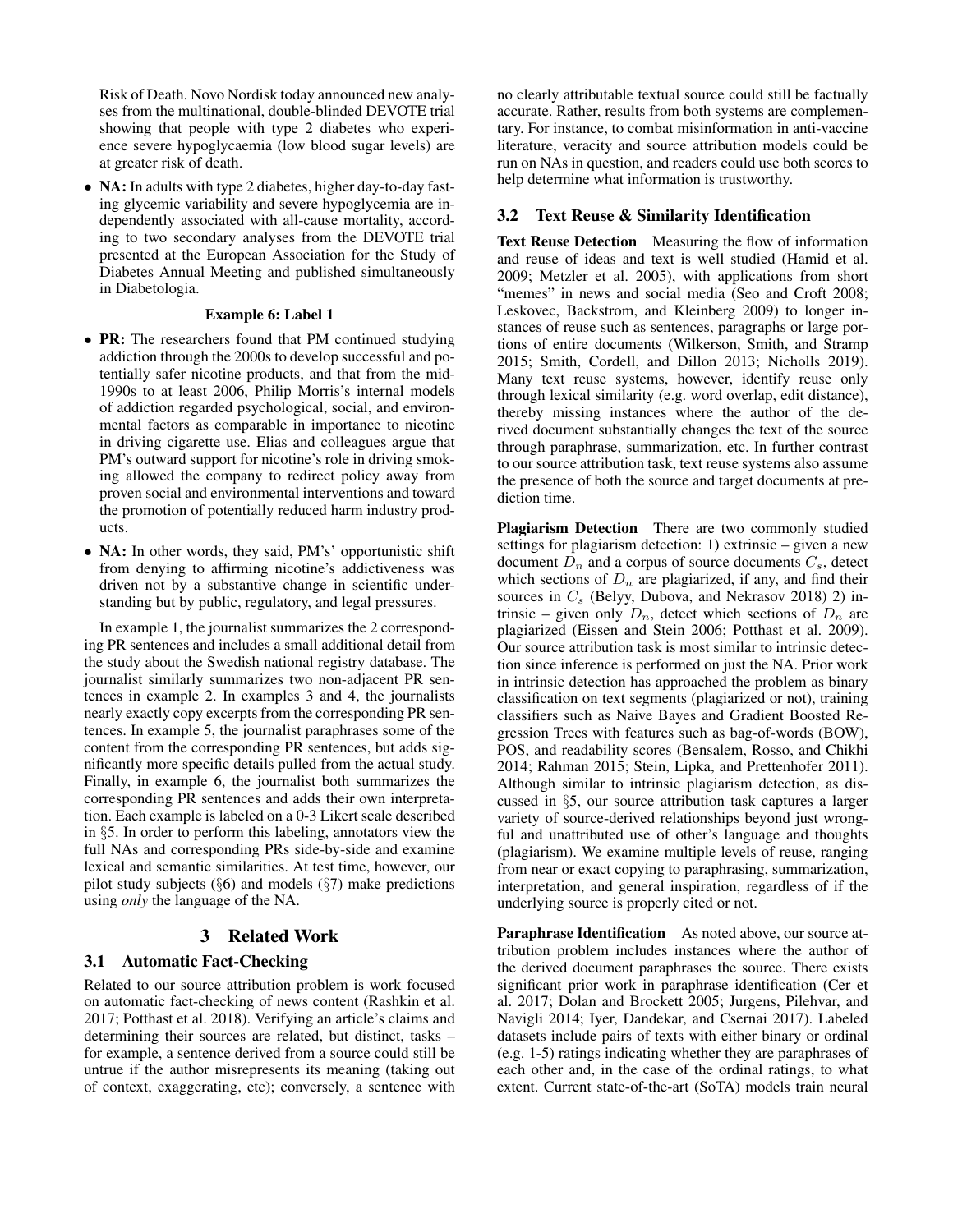architectures on this sequence-pair classification or regression task (Devlin et al. 2019; Reimers and Gurevych 2017; Liu et al. 2019). However, similar to text reuse and extrinsic plagiarism detection, since this problem setup assumes a pair of texts as input, these models would not be directly applicable to our problem. Instead, as described in §5, we explore applications of SoTA neural models to help generate training data for our source attribution system.

# 4 Dataset

Our dataset comes from Altmetric<sup>1</sup>, a company that tracks mentions of scientific research online. Altmetric monitors mentions of research in over 2000 news sources of various types, including, for instance, traditional national and local news outlets, university and journal press offices, and niche science news websites, such as Colon Cancer News Today. Altmetric finds mentions of scientific articles in news articles by searching for direct hyperlinks to scholarly papers and by extracting potential journal, article and author names and performing a search on CrossRef's scientific article database (English news articles only).

Altmetric has provided us with a database snapshot from October 8th, 2019. This contains metadata (title, abstract, journal, etc.) for 26,222,754 scientific articles along with URLs of corresponding news and social media articles. Most of the scientific articles, however, do not garner news coverage. For our analysis, we first filter this dataset to 5,649,276 health science articles (articles with categorized as "Health Science" by Scopus), then remove scientific articles with no news coverage, leaving 343,245 scientific articles with 1,277,646 distinct news article URLs. We use  $lazyNLP<sup>2</sup>$ to crawl and extract article content, and successfully crawl 544,777 articles. We do not download the full text of the scientific articles due to copyright limitations.

Data Cleanup As we aim to model how journalists transform PRs into new content, we need to first separate our list of articles into PRs and NAs. For PRs, we utilize results from a survey of science journalists (Wihbey 2019) to select a list of 13 PR publishers and aggregators<sup>3</sup> and mark the rest as NAs, yielding 56,369 PRs and 488,408 NAs. For each NA, we identify all PRs written about the same scientific article(s) as potential sources and remove NAs and PRs with no corresponding source or target. This yields  $49,725$ PRs and 238,029 NAs written about 38,656 scientific articles. Inspecting the dataset, however, we find that it contains many NAs which are either near copies of other NAs or related PRs, or off-topic boilerplate. Since we want to model how journalists transform source content and create a new piece, we do not want to include articles from outlets which are copies of other documents or unrelated to the PR. Thus, based on manual inspection of the dataset, we devise a set of document- and sentence-level word-overlap rules to cleanup

|  |                                                              | Split   # Docs # Sentences Avg. Sent Length |
|--|--------------------------------------------------------------|---------------------------------------------|
|  |                                                              | 25.2                                        |
|  |                                                              | 25.6                                        |
|  | Train 58,134 1,770,348<br>Dev 6,600 179,945<br>Test 50 1,140 | 28.0                                        |

Table 1: Dataset Summary Statistics

the data. We split documents into sentences and tokenize using spaCy (Honnibal and Montani 2017), then remove stopwords and punctuation. At the document level, we transform NAs and PRs into TF-IDF weighted BOW. At the sentence level, we transform each sentence in a document into its own TF-IDF weighted BOW.

To remove NAs which copy substantial PR content, we remove NAs with document-level cosine similarity  $> 0.8$ to any corresponding PR or where  $> 20\%$  of its sentences have similarity  $> 0.8$  to any PR sentence. To find NAs that are unrelated to the PRs, we remove NAs with documentlevel similarity  $< 0.2$  to all relevant PRs or where  $< 20\%$ of its sentences have similarity  $> 0.2$  to any PR sentence. The sentence-level cutoffs are necessary to identify copying NAs with uncleaned boilerplate content and unrelated NAs, such as those on a related topic that only briefly mention the underlying scientific paper as related work. In order to deduplicate the NAs, we group them by scientific article and remove those with document-level similarity above 0.8 to another NA. We similarly deduplicate PRs.

Finally, we manually inspect a sample of articles from each of the 24 outlets with at least 500 articles in the dataset. This includes major outlets such as NYT, CNN, and BBC, newswires such as UPI, and science-specific outlets such as The ASCO Post and Healio. We identify 3 PR-copying outlets and remove all of their corresponding  $\approx$  4k NAs. This leaves our final dataset of 64,784 NAs and 23,068 PRs written about 20,271 scientific articles. We cap each NA and PR at 75 sentences, greater than 95% of all documents.

Dataset Splits We split our dataset into train, dev, and test sets so that no pair of NAs, for example, in the train and test sets, have the same corresponding  $PR(s)$  or cite the same scientific articles. We create a test set of 50 articles for expert annotation by journalists (§5.2) and split the remaining 64,734 articles into train and dev (Table 1). NAs contain, on average, 30 sentences with mean 25 tokens per sentence.

# 5 Annotation

## 5.1 Annotation Scale Development

We examine the task of attributing portions of a derived document to a source document at the sentence-level. For each NA sentence, we wish to label it on a scale indicating how original vs. derived its content is. To this end, we recruit two science journalism professors (both authors of this paper) to examine a sample of 5 NA-PR pairs. Following work in semantic similarity scale development (Jurgens, Pilehvar, and Navigli 2014; Cer et al. 2017), we develop and validate a 4 point Likert scale:

0. Novel or unrelated: not derived from passage(s) in the press release.

<sup>1</sup> altmetric.com/audience/researchers

<sup>2</sup> https://github.com/chiphuyen/lazynlp

<sup>3</sup>EurekAlert!, Science Daily, AlphaGalileo, Newswise, Nature, PR Newswire, Journalist's Resource, Science News, Science/AAAS, Kaiser Health News, Business Wire, Mayo Clinic, The New England Journal of Medicine.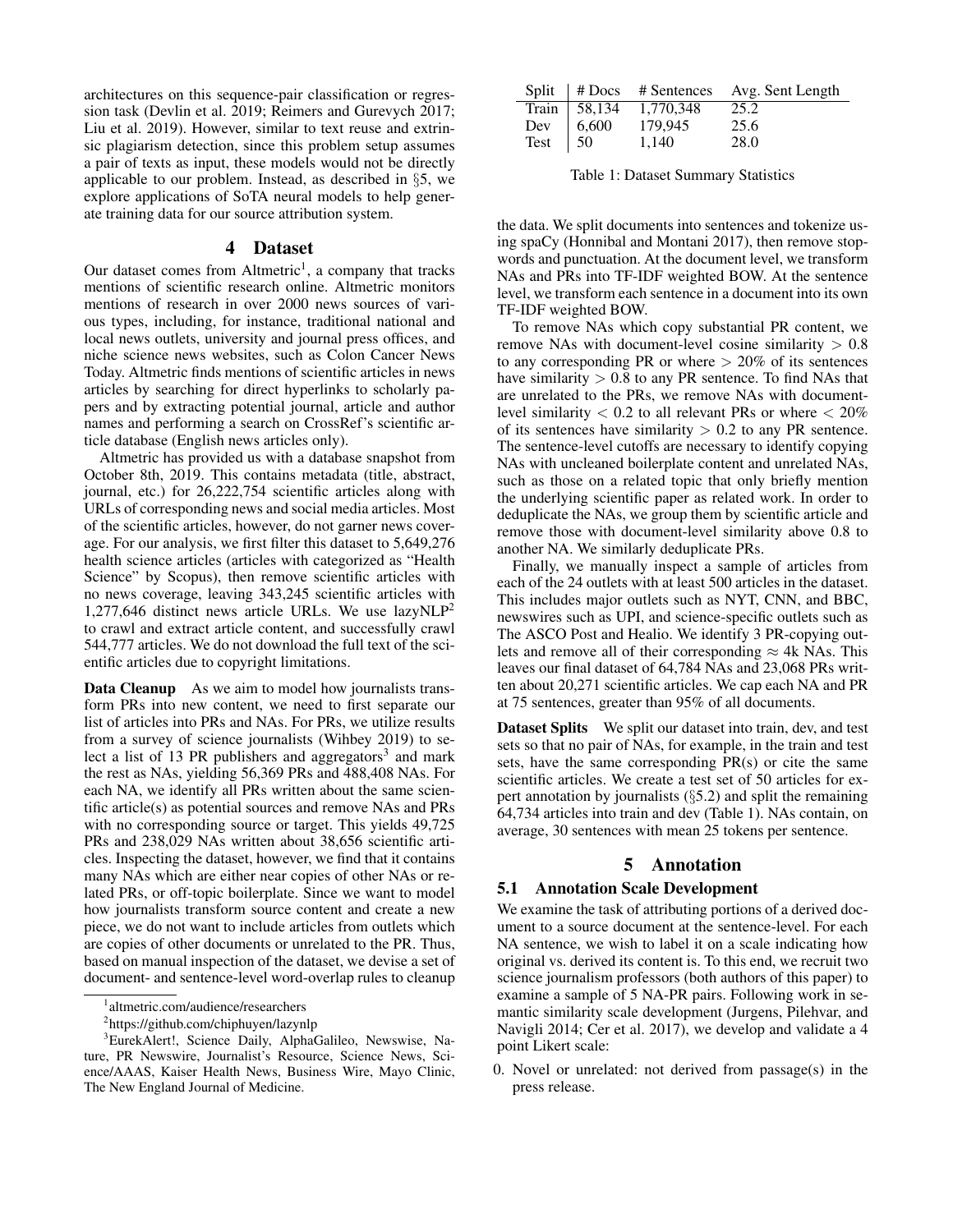

Figure 1: Test set: avg. sentence label across each quintile.

- 1. Partially derived: journalist has used the PR as a source, but has substantially changed or added to the content.
- 2. Mostly derived: journalist has paraphrased or repackaged parts of the PR and not added much new content.
- 3. Derived: journalist has nearly or exactly copied the PR.

This is a difficult annotation task, even for journalists – it is easy to miss similarities between documents, and there can be too much to keep in mind at a time going back and forth between the full NA and PR texts. To aid the annotation effort, we iterate with the journalists to devise a small annotation tool which displays a NA and all corresponding source PRs side-by-side. When an annotator clicks on a NA sentence, all of the overlapping tokens in the PRs are highlighted – all overlapping tokens are colored using a sequential, single hue (blue) color scale where rarer words (low document frequency) are highlighted using a darker shade of blue. Further, when a span of at least 3 tokens occurs in both the NA sentence and one of the PRs, that span of tokens in the PR is bold faced for easier identification. Though this tool makes it easier to identify lexically similar content between a PR and NA, NA sentences that are derived from the PR, but paraphrased, might be missed. Therefore, each annotator is instructed to read each PR and NA in full before beginning annotation and to re-examine the entire PR for both lexical and semantic similarities when labeling each NA sentence. For reference, the NA-PR pairs in §2 contain examples of NA sentences with labels 1-3.

### 5.2 Train-Dev-Test Annotations

Since we wish to build a model that learns to identify which portions of a NA are derived from the corresponding PR, we need labeled data, with each NA sentence labeled on our 0-3 scale. However, labeling each NA requires a substantial amount of time ( $\approx$  15 - 20 min.) and thought. In order to scale to our dataset of  $\approx$  65k NAs, we turn to a mix of expert and non-expert human annotation along with heuristic-based methods. Specifically, we evaluate our models on a test set labeled by expert journalists, and we use a set of non-expert annotations on a sample of our dev set to find an automatic metric to label our training data.

| $\vert$ Label 0   | Label 1  | Label 2  | Label 3     |
|-------------------|----------|----------|-------------|
| Dev   $862 (66%)$ | 204(15%) | 201(15%) | 46 (4%)     |
| Test   $763(67%)$ | 172(15%) | 92 (8%)  | $113(10\%)$ |

Table 2: Breakdown of the total number of label 0, 1, 2 and 3 sentences in each of the human-labeled datasets – 1,313 total dev sentences and 1,140 test sentences.

Test Set: Expert Annotation To evaluate our model on the cleanest data possible, we create a test set of 50 NAs (1,140 total sentences) for expert annotation. We manually clean these 50 articles, ensuring that all boilerplate content is removed. The same two science journalism professors who developed the annotation scheme also annotated the test set. Each journalist annotated 25 NAs. To evaluate annotator consistency, one journalist annotated 3 randomly selected NAs (58 sentences) from the other's list of 25. We use tie-corrected Spearman rank correlation  $(\rho)$  to assess agreement, which is 0.74.

As seen in table 2, the dataset is imbalanced, with 67% of sentences labeled 0. However, nearly half (24) of the NAs have at least one label 3 sentence – 16 NAs with at least one label 2, and 10 with at least one label 1. The median NA has 39% of its sentences labeled as derived (labels 1- 3). Figure 1 shows the average label at each quintile of an NA – we sort each NA's sentences by label then calculate the average label at each quintile in the ranked list. The top ranked sentence has an average label of 2.28, with a gradual decrease to an average label of 0.1 for the least derived sentence. In order to examine whether sentence position in the NA has any relationship to its label, we iterate over each NA and calculate the relative [0,1] positions of its derived sentences (labels 1-3). We find that the derived sentences occur slightly more frequently in the first half of the NA, but are mostly uniformly distributed.

Train & Dev Sets: Non-Expert Annotation & Heuristics Though we have created an expert-labeled, clean test set for evaluation, we still need labeled data to train models. In order to scale to tens of thousands of NAs, we turn to text similarity heuristics. Many measures, such as ROUGE (Lin 2004) and BLEU (Papineni et al. 2002), and sentence embedding models, such as Universal Sentence Encoder (Cer et al. 2018), exist to measure similarity between two pieces of text. However, it is not clear a priori which metric most closely resembles human judgement on this task. We therefore sample 50 articles from the dev set for annotation in order to find the metric which best approximates human labels. As our expert annotators have limited time, 4 non-expert, fluent English speakers (two of them authors of this paper) annotated data for this task. Using the same tool and instructions as the expert journalists, each annotator annotated 12 or 13 NAs for a total of 50. To evaluate the agreement of the annotations, we randomly select 3 NAs (112 sentences) for annotation by all 4 annotators. The average pairwise  $\rho$  is 0.75, nearly identical to the 0.74  $\rho$  between the journalists.

Inspecting the annotations, we discover 5 NAs with label "0" for all of their sentences (none of them were used to calculate annotator agreement). We find that these NAs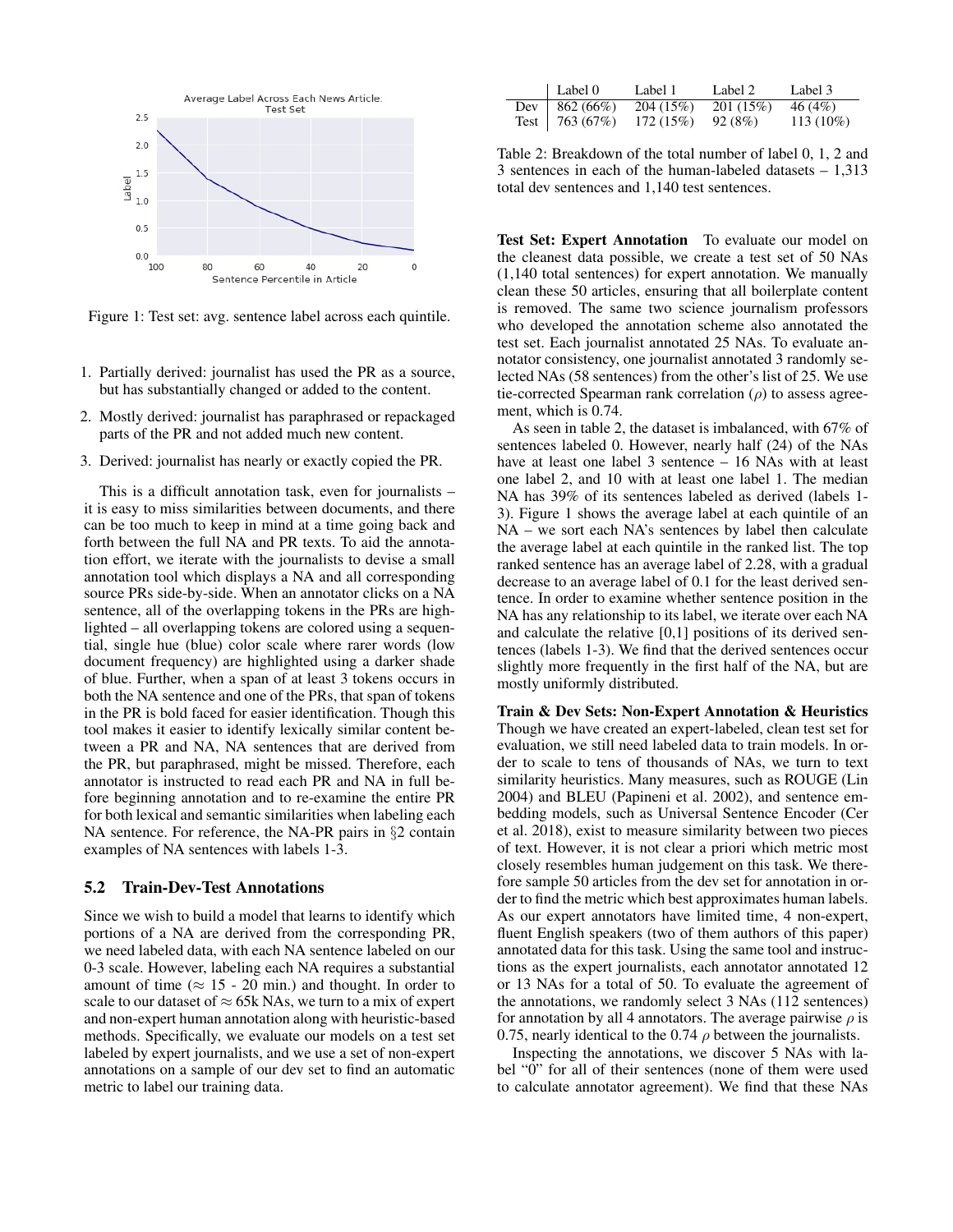are on related topics to the corresponding PRs, but focus on separate, distinct scientific articles. Since there is no sourcetarget relationship between these pairs, we exclude them from our analysis, yielding a labeled dataset of 1,313 sentences across 45 NAs. As can be seen in table 2, this dataset also has a heavy class imbalance: 66% of sentences are labeled 0. However, we also find that there is a difference between the percentage of label 2 and 3 sentences between the dev and test sets. Examining the labels and their corresponding sentences, we find that although this is partially due to chance, with the test set containing articles that copy more content, there is discrepancy between the groups of annotators on how to label sentences with high content overlap that fall between a 2 and 3. The journalists were more likely to label such sentences as 3s (near exact copies), whereas the non-experts as 2s (close paraphrases).

We then automatically generate a label for each of the 1,313 sentences as follows – we calculate its similarity (under some unsupervised model) to each sentence in the corresponding PR(s), and label it with the maximum similarity score from across all of the PR sentences. We opt for this all-sentence-pairs comparison since PRs in our dataset are very long (avg. 31 sentences), and each NA sentence is likely only derived from and similar to a specific subset of the PR, if at all. This setup, though, will miss NA sentences that partially excerpt, paraphrase, and/or summarize content from multiple, sometimes non-adjacent, PR sentences. We performed initial experiments calculating the similarity between a NA sentence and an entire PR document using TF-IDF cosine similarity (ie. vector space model for information retrieval), but achieved better results with the allsentence-pair comparisons – we thus stick with this setup for the following experiments. We leave applications of supervised cross-level (document-to-sentence) semantic similarity identification and retrieval systems to future work.

Following work in paraphrase identification (Jurgens, Pilehvar, and Navigli 2014; Cer et al. 2017; Huang and Chang 2014; Sarkar et al. 2016; Ferrero et al. 2017) and text reuse detection (Metzler et al. 2005), we calculate similarity scores between each of the 1,313 NA sentences and their corresponding PR sentences under 8 similarity metrics – five using BOW representations and three using continuous representations:

- ROUGE:  $-1$ ,  $-2$ , and  $-L$ , with and without stemming (Lin 2004)
- BLEU (Papineni et al. 2002)
- Meteor (Banerjee and Lavie 2005)
- Token-level Levenshtein similarity  $= 1 (Levenshtein)$ distance/ length of longer sequence)
- Bag-of-ngrams cosine similarity,  $n \in \{1, 2, 3\}$ , with and without TFIDF-weighting
- Word Mover's Distance (WMD) (Kusner et al. 2015) with GloVe vectors (Pennington, Socher, and Manning 2014). We use negative WMD to ensure that more similar sequences have higher (closer to zero) scores.

| Heuristic           |      |
|---------------------|------|
| ROUGE-1             | 59.0 |
| ROUGE-2             | 59.2 |
| ROUGE-L             | 55.4 |
| <b>BLEU</b>         | 53.0 |
| Meteor              | 57.0 |
| Levenshtein         | 47.8 |
| Bag-of-ngrams       | 61.2 |
| <b>TFIDF-ngrams</b> | 62.5 |
| WMD                 | 53.5 |
| USE                 | 59.1 |
| Sent-ROBERTA        | 59.1 |
| Sent-BERT           | 52.5 |

Table 3: Spearman's  $\rho \times 100$  between heuristic-derived similarities and non-expert labels on 1,313 sentences from the dev set.

- Universal Sentence Encoder (USE) (Cer et al. 2018) cosine similarity $4$
- Sentence-BERT<sup>5</sup> (Reimers and Gurevych 2019) cosine similarity

For each metric, we measure the similarity between its scores and the ground truth, non-expert human labels using tie-corrected  $\rho$  (Table 3). Correlation is commonly used to measure the similarity between human-rated Likert scale similarity judgements and machine output similarity scores (Cer et al. 2017; Reimers, Beyer, and Gurevych 2016; Jurgens, Pilehvar, and Navigli 2014; Reimers and Gurevych 2019). We opt for  $\rho$  since it is not sensitive to outliers, nonlinear relationships or non-normally distributed data, unlike Pearson's correlation (Reimers, Beyer, and Gurevych 2016; Zesch 2010).

As seen in Table 3, we find that TFIDF-weighted bag of ngrams (unigrams and bigrams, no stopping or stemming) cosine similarity has the highest absolution correlation, with a  $\rho$  of 0.625 with the human labels. Thus, we select it generate labels for each of the 1,948,833 sentences from the 58,134 train and 6,550 dev NAs without human-annotated labels. We follow the same all-sentence-pairs setup as above, labeling each sentence with the maximum TFIDF cosine similarity across the corresponding PR sentences.

Heuristically-Labeled Data Description Figure 2a shows the distribution over the TF-IDF similarity scores for all 1,948,833 heuristically-labeled sentences. Approximately 61% of sentences have similarity  $\leq$  0.1 Only approximately 8% have similarity scores of at least 0.3, 5% of at least 0.5, and  $1\%$  of at least 0.9. These percentages are substantially lower than the proportions of label 1-3 sentences in the human-labeled dataset. This is due to multiple factors, but most significantly because journalists often summarize, paraphrase and simplify PR content. A BOW model applied only at the sentence-pair level cannot capture these

<sup>4</sup> https://tfhub.dev/google/universal-sentence-encoder/3

<sup>&</sup>lt;sup>5</sup>Tested the 2 best performing models on the STS benchmark data: bert-large-nli-mean-tokens and roberta-large-nli-stsbmean-tokens. https://github.com/UKPLab/sentence-transformers# pretrained-models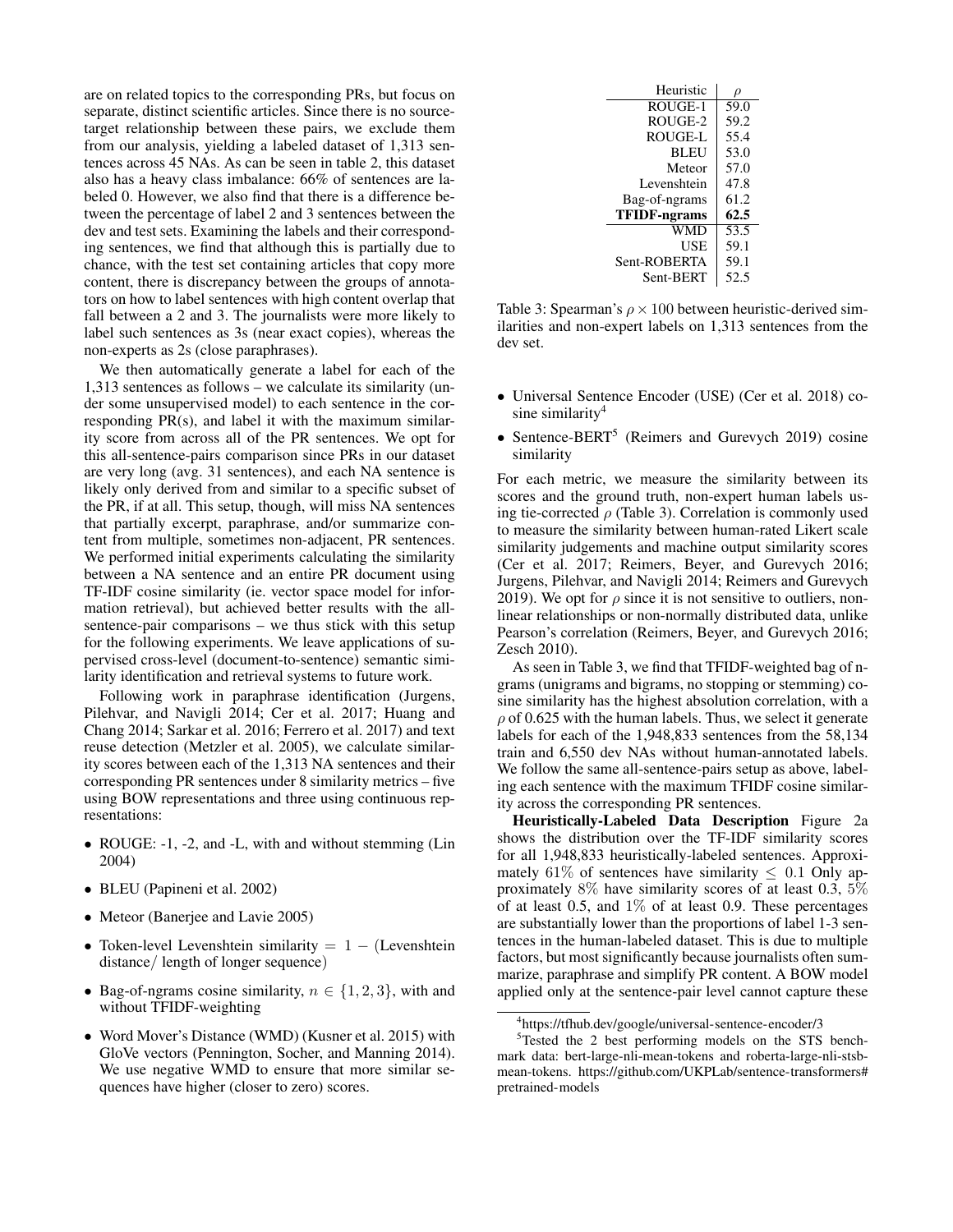

(a) TF-IDF similarities of all heuristically-(a) TF-IDF similarities of all heuristically-<br>labeled sentences<br>labeled sentences

Figure 2: Distributions over TF-IDF cosine similarities in heuristically labeled sentences in train and dev sets.



Figure 3: Relative positions of sentences in NAs with high cosine similarity scores in train and dev sets.

complex relationships. However, as demonstrated by the  $\rho$ of 0.625 with the human labels, the BOW method still ranks sentences relatively well – on average, sentences that are labeled as derived (labels 1-3) have higher TF-IDF scores than the the unrelated or novel sentences (label 0).

Figure 2b shows the distribution over the max TF-IDF score across each NA. Of the 64,684, approximately 16% contain a sentence with a similarity score of at least 0.9. The mean NA contains a maximum sentence-level similarity of 0.49 (median 0.38). To generate figure 2c, we sort each NA's sentences by similarity score and calculate quintiles as we did for the test set. Average similarity at the 80th percentile is 0.2, then declines steadily to nearly 0.

Similar to the test data, we also examine the relationship between sentence position and TF-IDF similarity. We find the relative [0,1] positions of each sentence with similarity  $\geq$  75% the maximum sentence similarity in that NA. As seen in figure 3, similar to the test data, these relatively high similarity sentences occur slightly more frequently in the first half of the NA, but also with spikes at the start (5% of top scoring sentences) and end (4%) of the NA.

## 6 Task Difficulty: Pilot Study

To assess the difficulty of this task, we conducted a small pilot study. We recruited 5 fluent English speakers to perform the source attribution task – given a NA, predict which sentences are derived from the unseen, underlying press release

using *only* the text of the NA. None of the participants are authors of the paper or were previously involved in the labeling effort. We sampled 8 NAs from the test set for the study – 3 to familiarize participants with the task and 5 for evaluation. Participants first examined the 3 example NAs, their corresponding PRs and the expert sentence labels using the same tool used by the annotators. Then, for each of the 5 evaluation NAs, the participants each predicted a 0-3 score for all of the sentences (121 total sentences) without looking at the PRs. As in §5.2, we use tie-corrected  $\rho$  to evaluate the pilot participant's predicted scores vs. the ground truth. Since, unlike the text similarity metrics used to label the training data, participants are making integer predictions on the same ordinal scale as the labels, we also evaluate using F1 score. We compute F1 score under two settings: binary F1 (derived vs. not) by collapsing labels 1-3 to a single positive label, and macro-averaged multi-class F1.

As can be seen in table 4, with a maximum  $\rho$  of 0.4, binary F1 of 0.626 and multiclass F1 of 0.361 across all participants, this task is difficult. In general, participants overestimated the proportion of derived sentences (labels 1-3) and struggled to differentiate between the different levels of derived content (hence the similarities in multiclass F1 scores). Some participants, however, excelled with respect to others in differentiating between non-derived and derived content, leading to the disparities in  $\rho$  and binary F1. Participants noted that they thought usage of direct quotes and listing of specific numbers and figures were signals of content copying, but that this intuition was not perfect since journalists could use a variety of sources while writing an article (the original scientific article, interviews with non-affiliated experts, other news articles, etc).

| Subject |      | F1 (binary) | F1 (multiclass macro) |  |
|---------|------|-------------|-----------------------|--|
|         | 25.5 | 58.3        | 28.4                  |  |
| B       | 25.7 | 55.4        | 31.7                  |  |
| C       | 40.0 | 61.0        | 36.1                  |  |
| D       | 32.6 | 62.6        | 31.9                  |  |
| Е       |      | 32.9        | 33.0                  |  |

Table 4: Pilot study results: 5 non-expert raters predicted 0- 3 labels for sentences in a sample of 5 expert-labeled NAs from our test set.  $\rho$ , F1 ×100.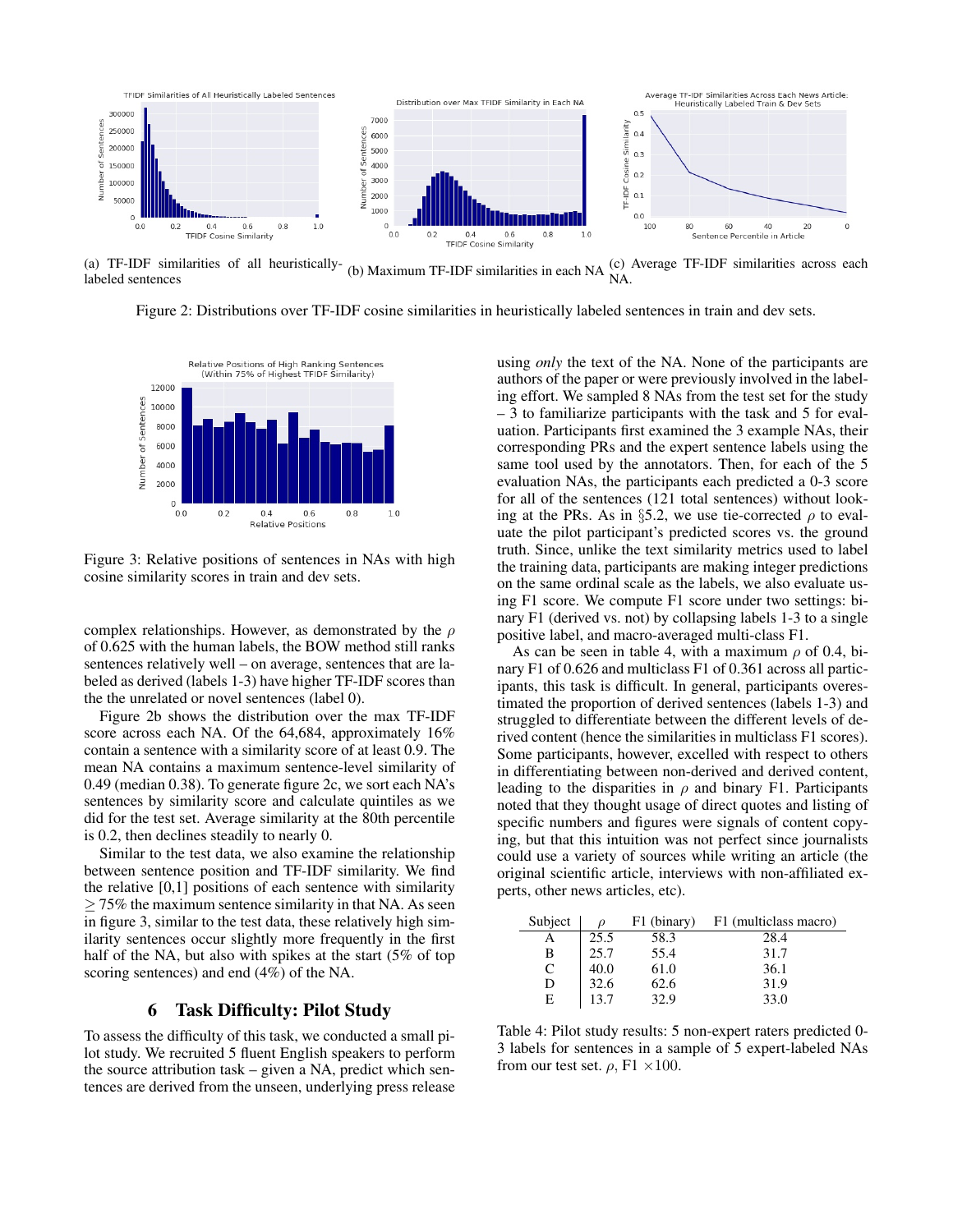## 7 Models

As demonstrated by our pilot study results, non-expert human readers cannot highly accurately identify which sentences in a NA are derived from the underlying PR. We thus argue that a model trained to identify derived PR content would be useful for such readers to help them better understand and analyze the NAs they read. We evaluate the performance of 4 different models on this task  $-2$  neural models and 2 feature-based models. As noted in §3, although our task is quite similar to other, common NLP tasks such as paraphrase identification and extrinsic plagiarism detection, since the source PR is not available at test time, we are unable to apply models designed for these tasks to our dataset.

In order to generate labels for our training and dev data that are on a similar scale as our 0-3 human labels, we multiply each NA sentence's TF-IDF cosine similarity score by 3.

**Fine-Tuned BERT** We select  $BERT_{BASE}$  (Devlin et al. 2019) as BERT-based architectures have recently achieved SoTA performance on a variety of NLP tasks, including sentence classification and sequence tagging (Devlin et al. 2019). Optimally, we would use a model that could efficiently and effectively train on whole NAs, extracting a contextual representation for every sentence and making a prediction for each one. However, the NAs in our dataset are long (average 857 WordPiece tokens), well above the 512 WordPiece limit of the pre-trained BERT checkpoint released by Google<sup>6</sup>. We thus fine-tune BERT on individual NA sentences. Following Devlin et al. (2019), we feed each WordPiece tokenized (Wu et al. 2015) NA sentence into BERT independently, use the final [CLS] embedding as the representation for the entire sentence, and feed that into a linear layer to make our final regression prediction. We train the models using Adam (Kingma and Ba 2014) and, following work on ordinal regression with class-imbalanced data (Baly et al. 2019; Rosenthal, Farra, and Nakov 2017), optimize mean absolute error (MAE) loss.

BCL: BERT-CNN-LSTM As noted above, we hypothesize that learning representations of NA sentences that are sensitive to the entire document context will improve performance. Thus, instead of operating on each NA sentence independently, our model must take an entire NA as input, then predict a score for each sentence. We use BERT as the basis of our model and, again, due to the sequence length limitations, input each NA sentence to BERT independently. Further, due to memory constraints of finetuning BERT with all of the sentences of an NA in a single batch, we opt for the more efficient feature-based approach, which has been shown to have comparable performance to fine-tuning on some tasks (Peters, Ruder, and Smith 2019). Use of feature-based BERT requires a task-specific architecture on top of the extracted embeddings. Much of the prior work on feature-based BERT for sequence tagging (Devlin et al. 2019; Peters, Ruder, and Smith 2019) has focused



Figure 4: BCL model design.

on token-level tasks, such as NER, and has utilized a BiL-STM (and sometimes CRF) as the task-specific architecture. As we are making predictions on sequences of sentences, we must first aggregate a sentence's token representations into one sentence-level representation. Thus, we extract and concatenate BERT's last 4 hidden layers (dimensionality 3072) as features for each token, then use a CNN to learn a sentence-level representation. We select CNNs as they have proved effective on many sentence-level classification tasks (Kalchbrenner, Grefenstette, and Blunsom 2014; Kim 2014; Johnson and Zhang 2015). We use ReLU as the CNN activation function and 1-max pooling over time to learn a fixedlength representation of each sentence. We then pass all sentence representations for a given NA through a single layer BiLSTM (dim. 200 each direction) to encode each sentence with information about surrounding sentences. We use a final linear layer for prediction. We train to minimize MAE. For clarity, figure 4 shows the design of the entire model.

Feature-Based Models: SVR & GBR We explore two feature-based models: Support Vector Regression and Gradient Boosted Regression Trees, both trained with MAE loss functions. Similar to BERT (and unlike BCL), we train each feature-based model on individual sentences. Thus, they cannot leverage the text of surrounding NA sentences when making their predictions.

We design 7 sentence-level features: sentence length, presence of a quote, and 5 measures of position (absolute position, relative position, is 1st sentence, is last sentence, and a 1-hot vector indicating in which positional quartile in the NA the sentence occurs). We also include BOW features

<sup>6</sup> storage.googleapis.com/bert models/2018 10 18/uncased L-12 H-768 A-12.zip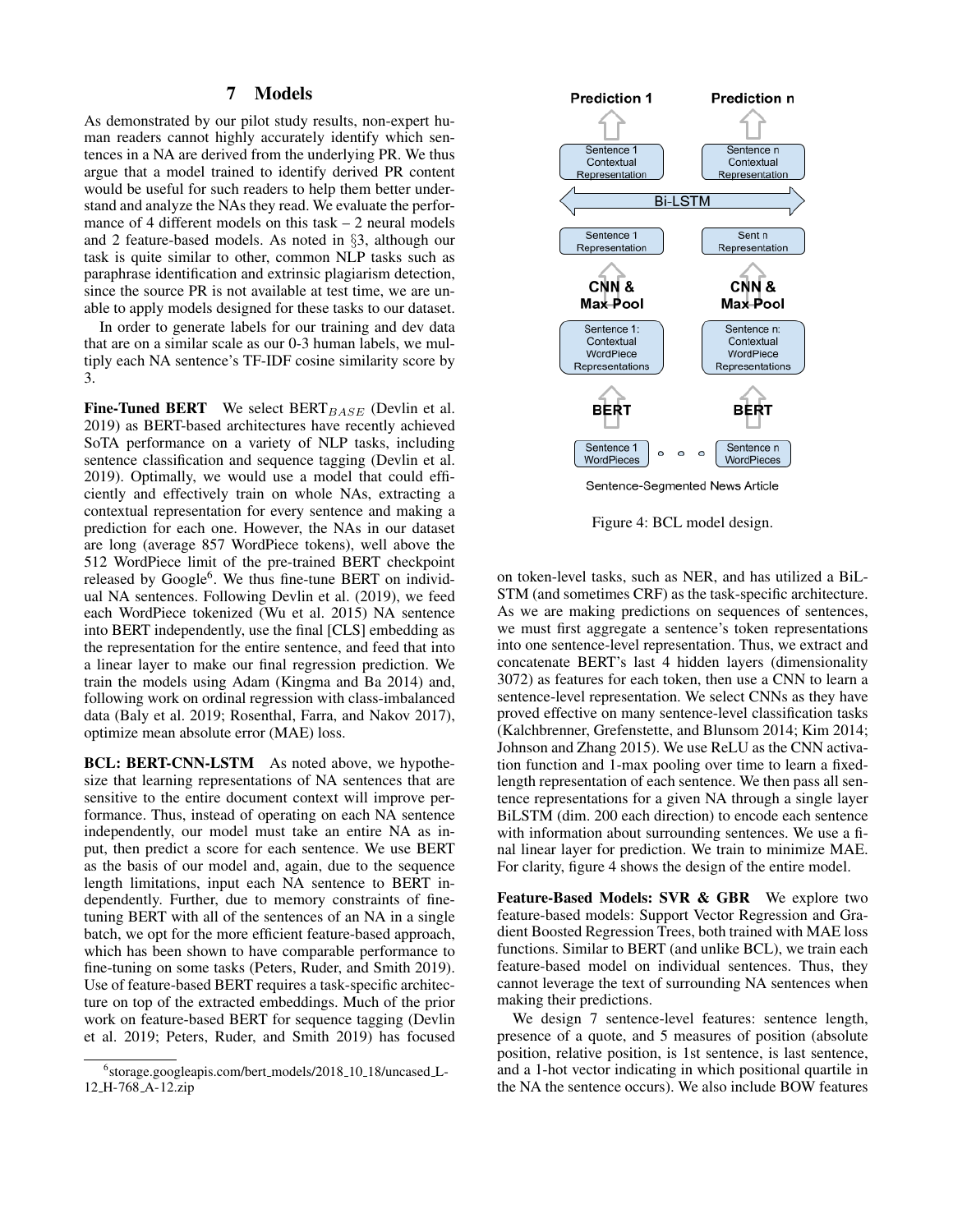|             | Corpus-Level |           | $NDCG_{doc}$ |      |      |
|-------------|--------------|-----------|--------------|------|------|
|             | Ω            | NDCG@1140 | @ 1          | @3   | @5   |
| In-Order    |              |           | 24.3         | 36.0 | 40.1 |
| <b>SVR</b>  | 37.7         | 85.2      | 57.0         | 56.7 | 55.6 |
| <b>GBR</b>  | 43.0         | 86.4      | 59.7         | 54.9 | 56.4 |
| <b>BERT</b> | 37.7         | 85.3      | 55.3         | 54.2 | 55.1 |
| BC.         | 40.7         | 85.9      | 57.0         | 56.7 | 55.6 |
| BCL         | 48.8         | 87.6      | 60.3         | 62.6 | 62.7 |

Table 5: Results on test set  $-1,140$  sentences across 50 NAs.  $\rho$  and NDCG  $\times$ 100.

for each sentence, extracting counts of n-grams. The number of BOW features for each model is tuned on our dev set.

### 8 Evaluation Settings

Hyperparameters: For all models we select the hyperparameter configuration with lowest MAE on the dev set.

BERT: For efficiency, we limit each sentence to 57 Word-Piece tokens, excluding the special [CLS] and [SEP] tokens (>95% of sentences). As suggested by Devlin et al. (2019), we search over: batch size ∈ {16, 32}, learning rate ∈ {5e-5, 3e-5, 2e-5} and train up to 4 epochs.

BCL: We train using the same 57 WordPiece token max sentence length and Adam optimizer (learning rate 1e-3) as fine-tuned BERT. As suggested by Zhang and Wallace (2017), we perform a grid search over the hyperparameters for our convolutional layer, with filter sizes  $\in \{1, 3, 5, 7, 10\}$ and feature map sizes  $\in \{100, 200, 400, 600\}$ . We use dropout (0.1) after the CNN and LSTM layers. We train on mini-batches of size 32 for a maximum of 10 epochs.

SVR & GBR: We perform a grid search, optimizing maximum and minimum document frequency, with/without TF-IDF weighting, with/without stopping, order of n-grams  $\in$  $\{1, 2, 3\}$ , maximum number of BOW features, and model specific hyperparameters.

**Metrics:** We evaluate all models using  $\rho$ , as described in §5.2. Also, following Reimers, Beyer, and Gurevych (2016), we use the ranking metric  $NDCG@k$  (Järvelin and Kekäläinen 2002) as another corpus-level statistic. Specifically, we rank all 1,140 sentences by their predicted scores and compute NDCG@1140 for the entire list.

Since users of a source attribution system would likely only use and evaluate models on individual NAs at a time, we also compute NDCG scores for each NA and average those scores across documents. We argue that this document-level evaluation is more realistic than the corpuslevel as it measures how well a model rates all of the sentences in an NA with respect to each other, specifically how well it identifies the k *most* derived sentence(s). We compute  $NDCG_{doc}$  for  $k \in \{1, 3, 5\}.$ 

Non-Model Baseline: As derived sentences often occur earlier in the NA  $(\S 5.2)$ , we include predicting the sentences of a NA in their original order as a non model baseline for  $NDCG_{doc}$ . This is similar to the commonly used Lead baseline in summarization, since the lead paragraph of a NA summarizes and introduces the main elements of the story.

# 9 Results

Table 5 shows the results of the four models and In-Order baseline on the test set, as well as an ablation experiment described below. BCL outperforms all other models and the baseline across all metrics. It outperforms the next best model, GBR, by a margin of approximately 0.5 to 8% absolute across the different metrics. As  $NDCG_{doc}$ @1 is simply the ratio of the label of the top predicted sentence and the maximum label sentence in the NA, BCL's  $NDCG_{doc}@1$ of 0.6 is approximately equal to, on average, ranking a label 2 sentence as the most derived in a NA with one or more label 3 sentences. Furthermore, BCL's strong performance relative to fine-tuned BERT, a model with significantly more trainable parameters, demonstrates the importance of BCL's ability to leverage the context of an entire NA when predicting scores for each sentence.

Document-Context Ablation Experiment In order to more directly examine the impact of BCL's ability to model document-level context, we perform an ablation experiment, training a sentence-level BC model without the documentlevel LSTM. Thus, each sentence is processed *independently* by feature-based BERT, the CNN and the final dense layer for prediction. We use the same MAE loss and optimal hyperparameters from the best BCL model. As seen in table 5, our hypothesis of the importance of incorporating document context is confirmed, with performance relative to BCL decreasing across each metric by  $\approx 2.8\%$  absolute. Interestingly, the BC model outperforms BERT across all metrics.

Error Analysis To gain intuition into the performance of BCL, we analyze its errors on the test set. We compare the 13 NAs in the bottom quartile of  $NDCG_{doc}$  @5 performance  $(NDCG<sub>doc</sub>@5 < 0.4)$  to the rest of the test set (> 0.4). We find that the primary difference between the two sets is the proportion of derived sentences in each NA. The bottom quartile NAs contain fewer derived sentences than the rest of the test set – each bottom quartile NA has, on average, only 16% of its sentences labeled 1-3, and the average sentence label across the NAs is 0.23. Only 7 of the 13 NAs contain a sentence labeled 2 or above, and only 2 contain a label 3 sentence. This compares to averages of 52% nonzero-labeled sentences and a 1.03 sentence label across the NAs on the rest of the test set. These results indicate that identifying highly derived (label 2-3) sentences in NAs with a mix of derived and non derived sentences is easier than differentiating between low and non-derived (label 0-1) sentences in NAs with mostly original writing. Examining the performance of the other models, we find similar, but not as extreme trends (slightly higher average sentence labels and proportion of derived sentences in the bottom quartile NAs).

We also examine whether sentence position in the NA has any relationship with the predicted scores on the test set. As noted in our analysis of the expert labels (§5.2), the derived sentences occur slightly more frequently in the first half of the NA, but are mostly uniformly distributed. For each model's predictions, similar to figure 3, we calculate the relative positions of each sentence and identify those topscoring sentences with a predicted score  $\geq$  75% the maximum score in that NA. We find that all 4 models overesti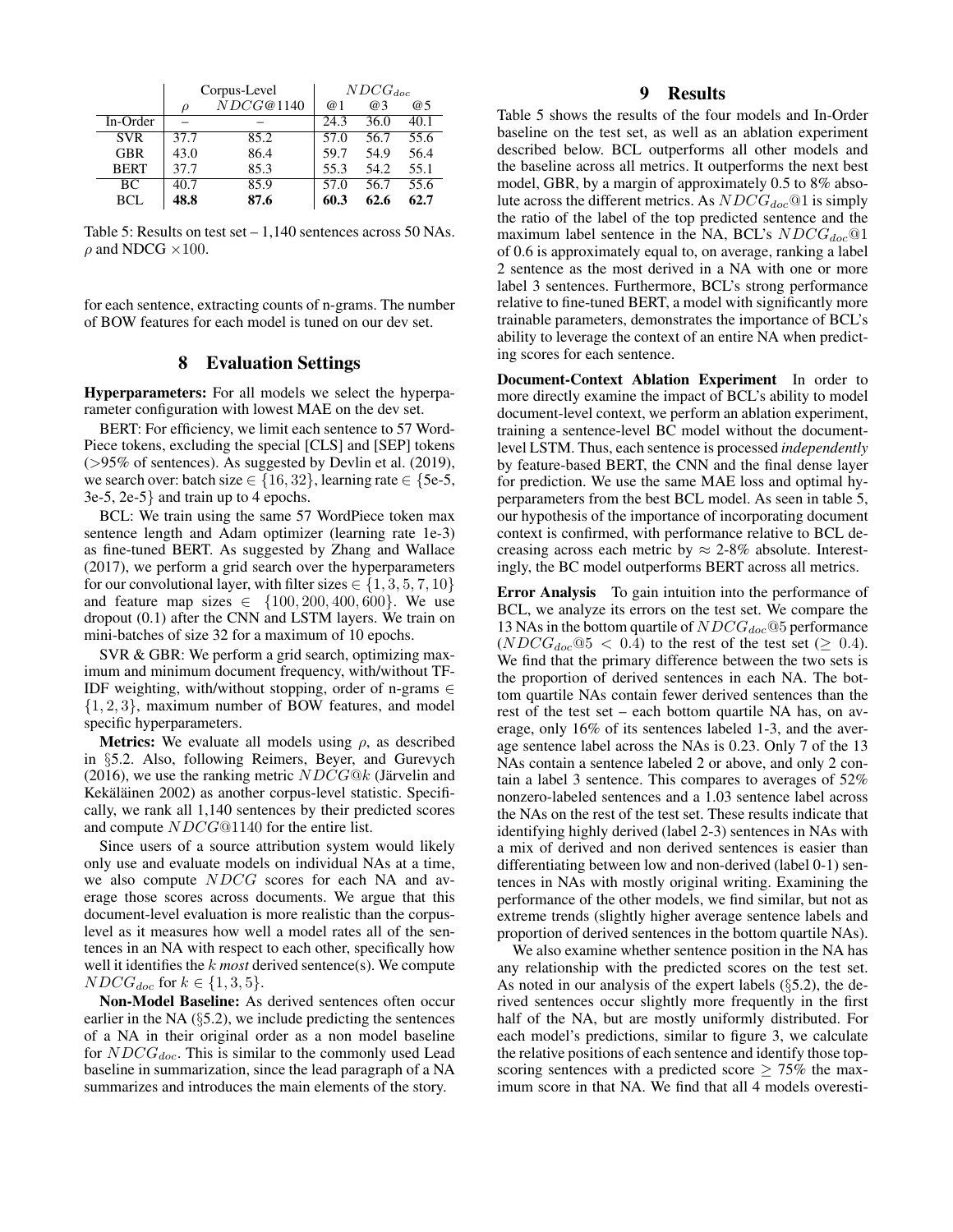mate scores for sentences occurring earlier in the NA. On average, approximately half of the top scoring sentences identified by each model occur in the first third of a NA. BCL's predictions are the most biased towards earlier sentences – 13% of the top scoring sentences are the first sentence in their respective NAs.

## 10 Conclusion

We explore the task of intrinsic source attribution, with application to inferring which sentences in a NA were likely adapted from the underlying press release. We work with two science journalism professors to develop a 4 point Likert scale to measure how derived a given NA sentence is and to create an expert-labeled test set of news articles. We find that this task is difficult for non-experts participants in our pilot study, and thus explore the applications of 4 models to assist humans. We train our models with heuristicallyderived sentence labels based on each sentence's TF-IDF similarity with the PR. We demonstrate the importance of modeling document-level context, with the best performing model using a document-level LSTM to encode sentences with information about surrounding content in the NA and achieving  $\rho$  of 0.49 and  $NDCG@1, 3, 5$  of 0.60, 0.63 and 0.63, respectively, on the expert-labeled test set

Source attribution-related research may have uses for journalists and media watchdogs who are keen to improve the accuracy of scientific information in the public domain. Ultimately, models that can help unpack and explain the transformation of scientific information for public consumption may be used as part of a system to identify quality journalism or misinformation.

There are several potential directions for future research. First, we can explore finer-grained modeling of the task than at the sentence level, though getting human labels on individual tokens would be difficult. Next, as our results demonstrate the importance of modeling document-level context, we could test the performance of other contextual models, such as fine-tuning BERT on a sliding window of NA sentences (Wang et al. 2019). Further, we can examine uses of our labeled data for training paraphrase, summarization, and genre-transfer models. Finally, by modeling the portions of a NA's content not traceable to a PR, we can explore what content journalists add, potentially helping to identify and examine propagation of exaggerated or false claims (Bubela et al. 2009; Sumner et al. 2014; Kiernan 2003a; Caulfield et al. 2016; Chou, Oh, and Klein 2018).

### Acknowledgments

Ansel MacLaughlin was supported by a National Endowment for the Humanities Digital Humanities Advancement Grant (HAA-263837-19). We would like to thank our nonexpert annotators and pilot study participants: Ryan Muther, Rui Dong, Elizabeth Brydon, Elizabeth Barr, Amanda Khoo, Andy Yu, and Preston Tunnell Wilson.

### References

Baly, R.; Karadzhov, G.; Saleh, A.; Glass, J.; and Nakov, P. 2019. Multi-task ordinal regression for jointly predicting the trustworthiness and the leading political ideology of news media. In *NAACL*, 2109–2116.

Banerjee, S., and Lavie, A. 2005. METEOR: An automatic metric for MT evaluation with improved correlation with human judgments. In *Proceedings of the ACL Workshop on Intrinsic and Extrinsic Evaluation Measures for Machine Translation and/or Summarization*, 65–72. Ann Arbor, Michigan: Association for Computational Linguistics.

Belyy, A.; Dubova, M.; and Nekrasov, D. 2018. Improved evaluation framework for complex plagiarism detection. In *Proceedings of the 56th Annual Meeting of the Association for Computational Linguistics (Volume 2: Short Papers)*, 157–162. Melbourne, Australia: Association for Computational Linguistics.

Bensalem, I.; Rosso, P.; and Chikhi, S. 2014. Intrinsic plagiarism detection using n-gram classes. In *EMNLP*, 1459–1464.

Bubela, T.; Nisbet, M. C.; Borchelt, R.; Brunger, F.; Critchley, C.; Einsiedel, E.; Geller, G.; Gupta, A.; Hampel, J.; Hyde-Lay, R.; Jandciu, E. W.; Jones, S. A.; Kolopack, P.; Lane, S.; Lougheed, T.; Nerlich, B.; Ogbogu, U.; O'Riordan, K.; Ouellette, C.; Spear, M.; Strauss, S.; Thavaratnam, T.; Willemse, L.; and Caulfield, T. 2009. Science communication reconsidered. *Nature Biotechnology*.

Caulfield, T.; Sipp, D.; Murry, C. E.; Daley, G. Q.; and Kimmelman, J. 2016. Confronting stem cell hype. *Science* 352:776–777.

Cer, D.; Diab, M.; Agirre, E.; Lopez-Gazpio, I.; and Specia, L. 2017. SemEval-2017 task 1: Semantic textual similarity multilingual and crosslingual focused evaluation. In *Proceedings of the 11th International Workshop on Semantic Evaluation (SemEval-2017)*, 1–14. Vancouver, Canada: Association for Computational Linguistics.

Cer, D.; Yang, Y.; yi Kong, S.; Hua, N.; Limtiaco, N. L. U.; John, R. S.; Constant, N.; Guajardo-Céspedes, M.; Yuan, S.; Tar, C.; hsuan Sung, Y.; Strope, B.; and Kurzweil, R. 2018. Universal sentence encoder. In *In submission to: EMNLP demonstration*. In submission.

Chou, W.-Y. S.; Oh, A.; and Klein, W. M. P. 2018. Addressing health-related misinformation on social media. *JAMA*.

Devlin, J.; Chang, M.-W.; Lee, K.; and Toutanova, K. 2019. BERT: Pre-training of deep bidirectional transformers for language understanding. In *NAACL-HLT*, 4171–4186. Minneapolis, Minnesota: Association for Computational Linguistics.

Dolan, W. B., and Brockett, C. 2005. Automatically constructing a corpus of sentential paraphrases. In *Proceedings of the Third International Workshop on Paraphrasing (IWP2005)*.

Eissen, S. M. z., and Stein, B. 2006. Intrinsic plagiarism detection. In Lalmas, M.; MacFarlane, A.; Rüger, S.; Tombros, A.; Tsikrika, T.; and Yavlinsky, A., eds., *Advances in Information Retrieval*, 565–569. Berlin, Heidelberg: Springer Berlin Heidelberg.

Ferrero, J.; Besacier, L.; Schwab, D.; and Agnès, F. 2017. Using word embedding for cross-language plagiarism detection. In *EACL*, 415–421.

Hamid, O. A.; Behzadi, B.; Christoph, S.; and Henzinger, M. R. 2009. Detecting the origin of text segments efficiently. In *WWW*.

Honnibal, M., and Montani, I. 2017. spaCy 2: Natural language understanding with Bloom embeddings, convolutional neural networks and incremental parsing. To appear.

Huang, P., and Chang, B. 2014. SSMT:a machine translation evaluation view to paragraph-to-sentence semantic similarity. In *Proceedings of the 8th International Workshop on Semantic Evaluation (SemEval 2014)*, 585–589. Dublin, Ireland: Association for Computational Linguistics.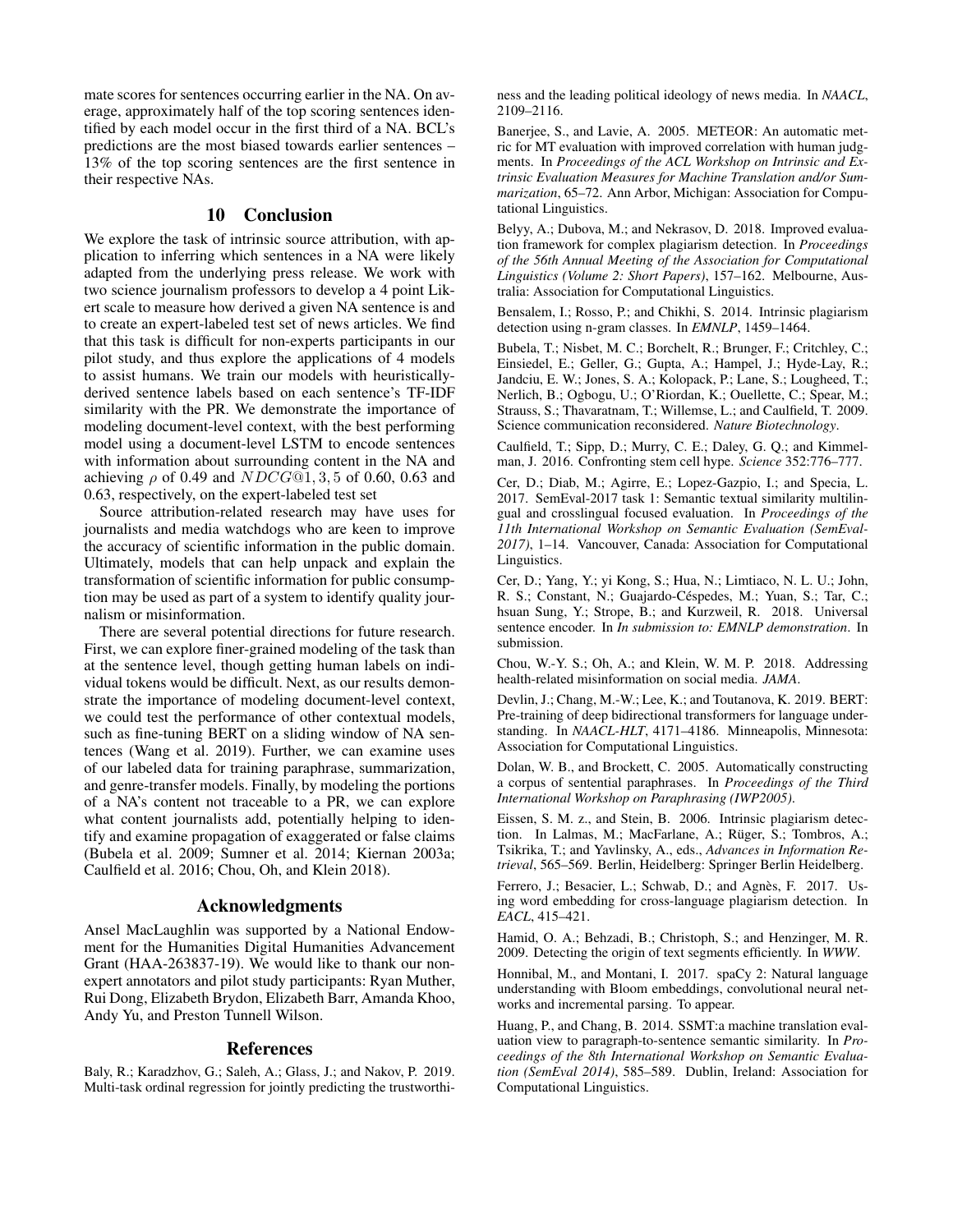Iyer, S.; Dandekar, N.; and Csernai, K. 2017. First quora dataset release: Question pairs. https://www.quora.com/q/quoradata/First-Quora-Dataset-Release-Question-Pairs.

Järvelin, K., and Kekäläinen, J. 2002. Cumulated gain-based evaluation of ir techniques. *ACM Trans. Inf. Syst.* 20(4):422–446.

Johnson, R., and Zhang, T. 2015. Effective use of word order for text categorization with convolutional neural networks. In *HLT-NAACL*.

Jurgens, D.; Pilehvar, M. T.; and Navigli, R. 2014. SemEval-2014 task 3: Cross-level semantic similarity. In *Proceedings of the 8th International Workshop on Semantic Evaluation (SemEval 2014)*, 17–26. Dublin, Ireland: Association for Computational Linguistics.

Kalchbrenner, N.; Grefenstette, E.; and Blunsom, P. 2014. A convolutional neural network for modelling sentences. In *ACL*.

Kiernan, V. 2003a. Diffusion of news about research. *Science Communication* 25:3–13.

Kiernan, V. 2003b. Embargoes and science news. *Journalism & Mass Communication Quarterly* 80:903–920.

Kim, Y. 2014. Convolutional neural networks for sentence classification. In *EMNLP*.

Kingma, D., and Ba, J. 2014. Adam: A method for stochastic optimization. *arXiv preprint arXiv:1412.6980*.

Kusner, M. J.; Sun, Y.; Kolkin, N. I.; and Weinberger, K. Q. 2015. From word embeddings to document distances. In *ICML*.

Len-Rios, M. E.; Hinnant, A.; Park, S.-A.; Cameron, G. T.; Frisby, C. M.; and Youngah, L. 2009. Health news agenda building: Journalists' perceptions of the role of public relations. *Journalism & Mass Communication Quarterly* 86.

Leskovec, J.; Backstrom, L.; and Kleinberg, J. 2009. Memetracking and the dynamics of the news cycle. In *KDD*, 497–506.

Lin, C.-Y. 2004. ROUGE: A package for automatic evaluation of summaries. In *Text Summarization Branches Out: Proceedings of the ACL-04 Workshop*.

Liu, Y.; Ott, M.; Goyal, N.; Du, J.; Joshi, M.; Chen, D.; Levy, O.; Lewis, M.; Zettlemoyer, L.; and Stoyanov, V. 2019. Roberta: A robustly optimized BERT pretraining approach. *arxiv preprint: 1907.11692*.

Metzler, D.; Bernstein, Y.; Croft, W. B.; Moffat, A.; and Zobel, J. 2005. Similarity measures for tracking information flow. In *CIKM*.

National Academies of Sciences, Engineering, and Medicine. 2017. Communicating science effectively: A research agenda. *The National Academies Press*.

Nicholls, T. 2019. Detecting textual reuse in news stories, at scale. *International Journal of Communication*.

Papineni, K.; Roukos, S.; Ward, T.; and Zhu, W.-J. 2002. Bleu: a method for automatic evaluation of machine translation. In *ACL*, 311–318.

Pennington, J.; Socher, R.; and Manning, C. D. 2014. Glove: Global vectors for word representation. In *EMNLP*, 1532–1543.

Peters, M. E.; Ruder, S.; and Smith, N. A. 2019. To tune or not to tune? adapting pretrained representations to diverse tasks. In *Proceedings of the 4th Workshop on Representation Learning for NLP (RepL4NLP-2019)*, 7–14. Florence, Italy: Association for Computational Linguistics.

Potthast, M.; Stein, B.; Eiselt, A.; universität Weimar, B.; Barróncedeño, A.; and Rosso, P. 2009. P.: Overview of the 1st international competition on plagiarism detection. In *SEPLN 2009 Workshop on Uncovering Plagiarism, Authorship, and Social Software Misuse (PAN 09), CEUR-WS.org*, 1–9.

Potthast, M.; Kiesel, J.; Reinartz, K.; Bevendorff, J.; and Stein, B. 2018. A stylometric inquiry into hyperpartisan and fake news. In *ACL*, 231–240.

Rahman, R. 2015. Information theoretical and statistical features for intrinsic plagiarism detection. In *Proceedings of the 16th Annual Meeting of the Special Interest Group on Discourse and Dialogue*, 144–148. Prague, Czech Republic: Association for Computational Linguistics.

Rashkin, H.; Choi, E.; Jang, J. Y.; Volkova, S.; and Choi, Y. 2017. Truth of varying shades: Analyzing language in fake news and political fact-checking. In *EMNLP*, 2931–2937.

Reimers, N., and Gurevych, I. 2017. Reporting score distributions makes a difference: Performance study of lstm-networks for sequence tagging. *arxiv preprint: 1707.09861*.

Reimers, N., and Gurevych, I. 2019. Sentence-BERT: Sentence embeddings using Siamese BERT-networks. In *EMNLP-IJCNLP*, 3980–3990.

Reimers, N.; Beyer, P.; and Gurevych, I. 2016. Task-oriented intrinsic evaluation of semantic textual similarity. In *COLING*, 87–96.

Rosenthal, S.; Farra, N.; and Nakov, P. 2017. SemEval-2017 task 4: Sentiment analysis in twitter. In *Proceedings of the 11th International Workshop on Semantic Evaluation (SemEval-2017)*, 502– 518. Vancouver, Canada: Association for Computational Linguistics.

Sarkar, S.; Das, D.; Pakray, P.; and Gelbukh, A. 2016. JUNITMZ at SemEval-2016 task 1: Identifying semantic similarity using Levenshtein ratio. In *Proceedings of the 10th International Workshop on Semantic Evaluation (SemEval-2016)*, 702–705. San Diego, California: Association for Computational Linguistics.

Seo, J., and Croft, W. B. 2008. Local text reuse detection. In *SIGIR*.

Smith, D. A.; Cordell, R.; and Dillon, E. M. 2013. Infectious texts: Modeling text reuse in nineteenth-century newspapers. In *IEEE Workshop on Big Data and the Humanities*.

Southwell, B. G.; Thorson, E. A.; and Sheble, L. 2017. The persistence and peril of misinformation. *American Scientist*.

Stein, B.; Lipka, N.; and Prettenhofer, P. 2011. Intrinsic plagiarism analysis. *Language Resources and Evaluation* 45(1):63–82.

Sumner, P.; Vivian-Griffiths, S.; Boivin, J.; Williams, A.; Venetis, C.; Davies, A.; Ogden, J.; Whelan, L.; Hughes, B.; Boy, F.; and et al. 2014. The association between exaggeration in health related science news and academic press releases: retrospective observational study. *BMJ* 349.

Vosoughi, S.; Roy, D.; and Aral, S. 2018. The spread of true and false news online. *Science*.

Wang, Z.; Ng, P.; Ma, X.; Nallapati, R.; and Xiang, B. 2019. Multipassage BERT: A globally normalized BERT model for opendomain question answering. In *Proceedings of the 2019 Conference on Empirical Methods in Natural Language Processing and the 9th International Joint Conference on Natural Language Processing (EMNLP-IJCNLP)*, 5878–5882. Hong Kong, China: Association for Computational Linguistics.

Wihbey, J. P. 2019. *The social fact: news and knowledge in a networked world*. The MIT Press.

Wilkerson, J.; Smith, D. A.; and Stramp, N. 2015. Tracing the flow of policy ideas in legislatures: A text reuse approach. *American Journal of Political Science*.

Wu, Y.; Schuster, M.; Chen, Z.; Le, Q. V.; Norouzi, M.; Macherey, W.; Krikun, M.; Cao, Y.; Gao, Q.; Macherey, K.; Klingner, J.; Shah, A.; Johnson, M.; Liu, X.; Kaiser, L.; Gouws, S.; Kato, Y.;